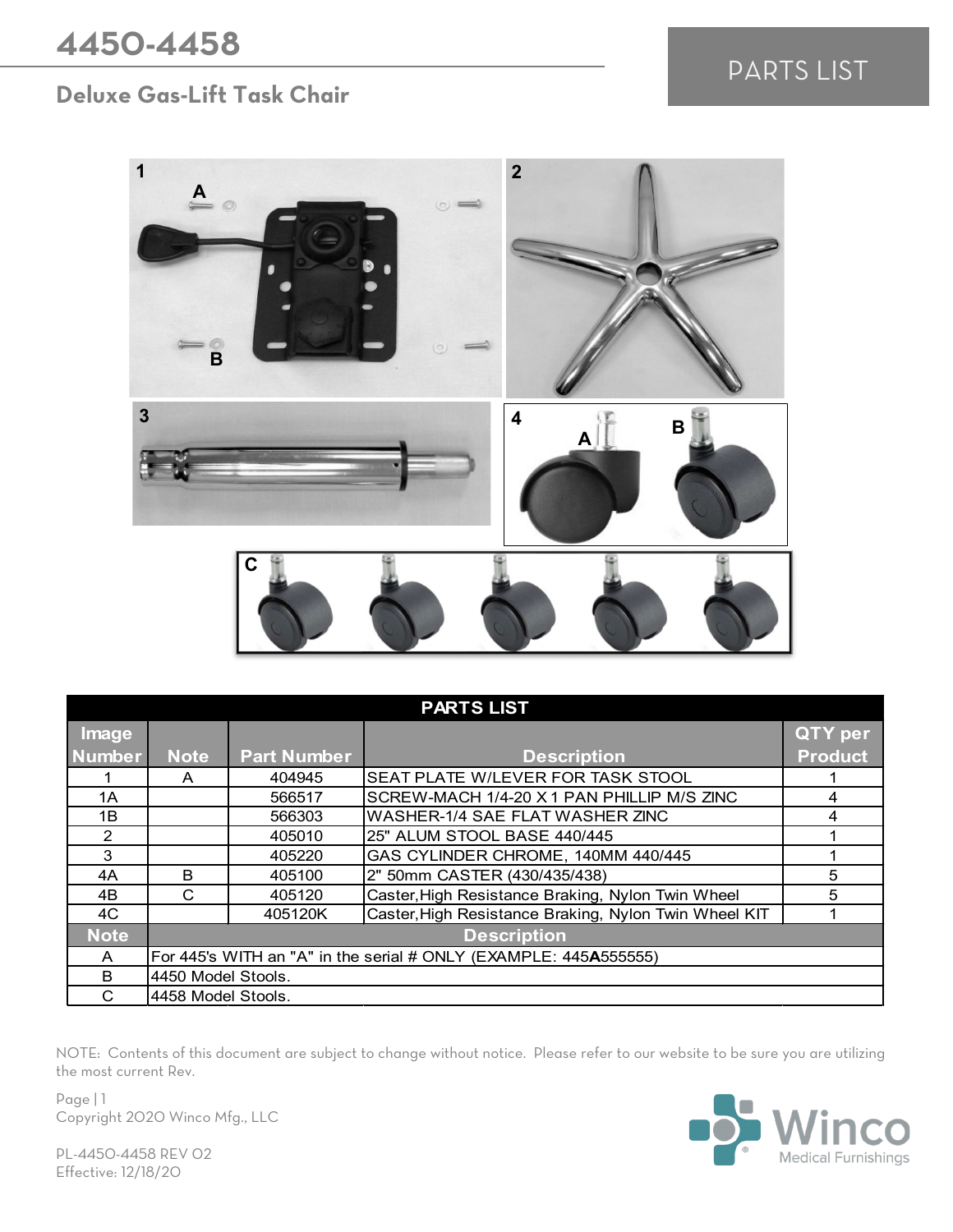

| <b>PARTS LIST</b> |                                                                                        |                    |                              |                |  |  |  |
|-------------------|----------------------------------------------------------------------------------------|--------------------|------------------------------|----------------|--|--|--|
| Image             |                                                                                        |                    |                              | <b>QTY</b> per |  |  |  |
| <b>Number</b>     | <b>Note</b>                                                                            | <b>Part Number</b> | <b>Description</b>           | <b>Product</b> |  |  |  |
|                   |                                                                                        | U0341XX            | 435/438/445 UPHOLSTERED SEAT |                |  |  |  |
| 2                 | A, B                                                                                   | U0241XX            | 445 UPHOLSTERED BACK         |                |  |  |  |
| <b>NOTES</b>      |                                                                                        |                    |                              |                |  |  |  |
| <b>Note</b>       | <b>Description</b>                                                                     |                    |                              |                |  |  |  |
| A                 | XX- Use color code for specific part number i.e. 02 - Royal Blue                       |                    |                              |                |  |  |  |
|                   | For 445's WITH an "A" in the serial # ONLY (EXAMPLE: 445A555555)                       |                    |                              |                |  |  |  |
| B.                | Upholstery ONLY not available seperately. Part ships assembled.                        |                    |                              |                |  |  |  |
| <b>OPTION</b>     | For TB133 Add TB after Part Number i.e. U010702TB                                      |                    |                              |                |  |  |  |
|                   | Use 00 in place of options codes NOT applicable i.e. U10060200 For Uph Seat without TB |                    |                              |                |  |  |  |

Rev. 02 – Edit title and layout.

NOTE: Contents of this document are subject to change without notice. Please refer to our website to be sure you are utilizing the most current Rev.

Page | 2 Copyright 2020 Winco Mfg., LLC



PL-4450-4458 REV 02 Effective: 12/18/20